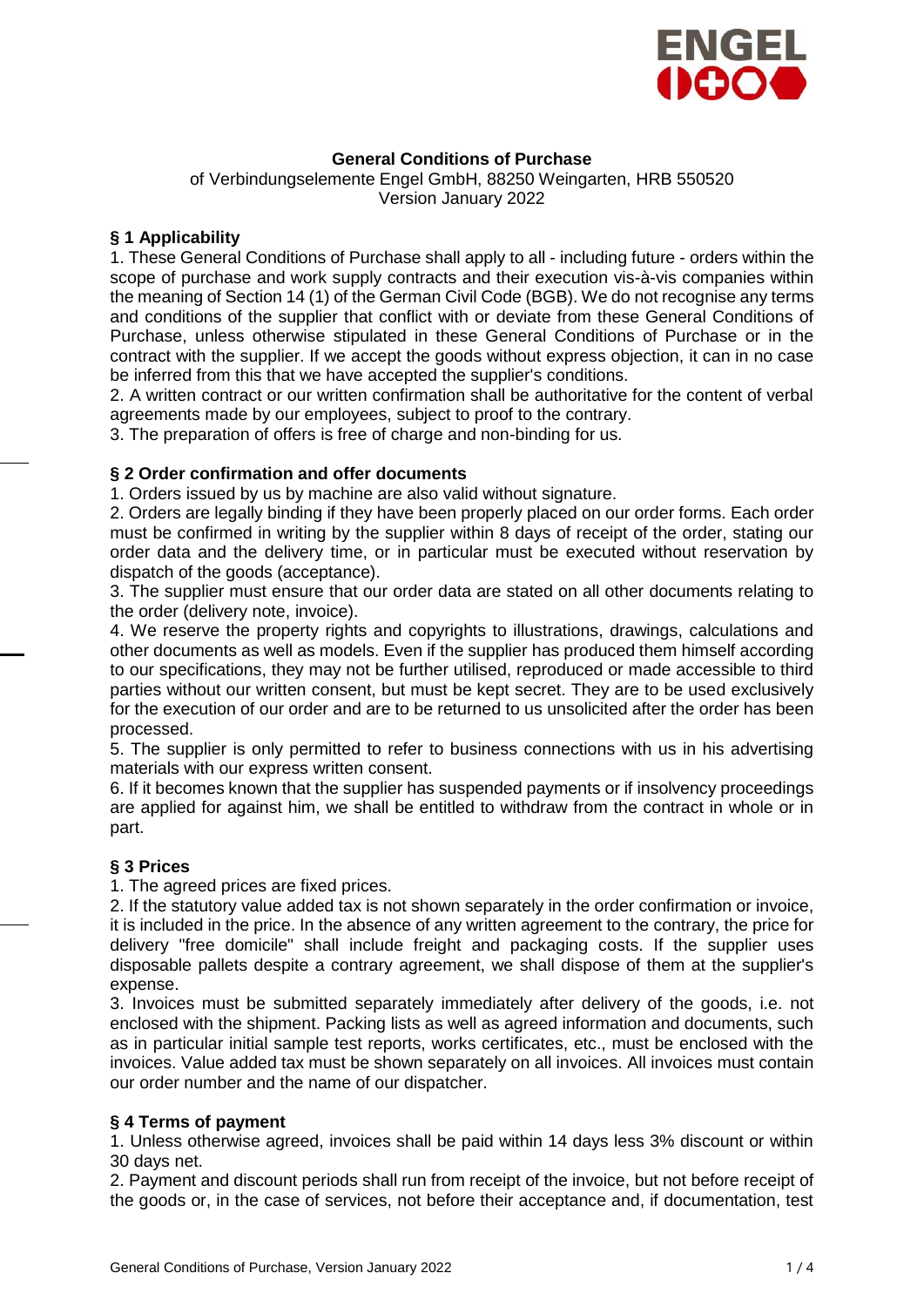

certificates (e.g. works certificates) or similar documents are part of the scope of services, not before they have been handed over to us in accordance with the contract.

3. We use a means of payment of our choice. This also includes promissory notes and customer bills of exchange with a term of up to 3 months. In the case of payment in promissory notes or customer bills of exchange, we shall bear the bill discount, calculated according to the status on the day the bill is handed over, as well as the bill tax. In the case of payments by cheque or bank transfer, payment shall be deemed to have been made on time if the cheque has been sent by post on the due date or the bank transfer has been ordered from the bank on the due date.

4. Interest on arrears cannot be demanded. The default interest rate is 5 percentage points above the base interest rate. In any case we are entitled to prove a lower damage caused by default than demanded by the supplier.

5 We shall be entitled to rights of set-off and retention to the extent provided by law.

## **§ 5 Delivery Periods/Delay in Delivery**

1. The delivery time stated in our order is binding. Impending delays in delivery are to be notified to us immediately in text form. At the same time, suitable countermeasures to avert the consequences shall be proposed to us. We are entitled to reject services before the agreed delivery date at the supplier's expense. If the goods are not rejected, they shall be stored by us at the supplier's expense and risk until the agreed delivery date. In the event of premature delivery, we shall be entitled to make payment for the goods on the basis of the agreed delivery date and taking into account the agreed payment period.

2. The receipt of the goods at the place of receipt or use specified by us shall be decisive for compliance with the delivery date or the delivery period, unless otherwise agreed in text form. 3. If the supplier is in default of delivery, we are entitled to demand a contractual penalty of 0.1% of the delivery value per calendar day of delayed delivery, but no more than 5% of the delivery value. We are also entitled to claim a contractual penalty in addition to performance. In this case, it shall suffice if we assert the reservation of the contractual penalty against the supplier within 14 days after receipt of the delayed delivery or even later by means of a corresponding invoice deduction. We are entitled to assert the damage resulting from the delay which exceeds the amount of the forfeited contractual penalty.

4. In addition, we shall be entitled to all statutory claims in the event of a delay in delivery. In particular, we shall be entitled to withdraw from the contract after granting a reasonable period of grace, taking into account the forfeited contractual penalty, and to claim damages in lieu of performance.

5. If a calendar week has been agreed as the delivery date, the goods must be delivered to us no later than the close of business on Friday of the calendar week in question.

6. The supplier may only invoke the absence of necessary documents to be supplied by us if he has not received the documents even after a reminder in text form.

#### **§ 6 Execution of the delivery, packaging and transfer of risk**

1. The risks of delivery shall not pass to us until delivery has been made and unloaded at our premises in Weingarten or at the premises of our branch, if this is the recipient of the goods, or at the agreed place of delivery or use.

2. We accept partial deliveries only after express agreement. Remaining residual quantities are to be notified to us with the partial delivery.

3. Excess or short deliveries of up to 10% are permitted.

4. Unless otherwise agreed in writing, shipping and packaging costs, transport insurance costs, fees, taxes and other costs associated with transport shall be borne by the supplier. Insofar as we bear the freight costs in individual cases, we reserve the right to appoint the freight forwarder. In any case, shipment shall be effected by the least expensive means. The obligation to take back the packaging is governed by the Packaging Act of 05.07.2017 with the proviso that the return shall always take place at our registered office, unless otherwise agreed. The costs for the return transport and the disposal of the packaging shall in any case be borne by the supplier.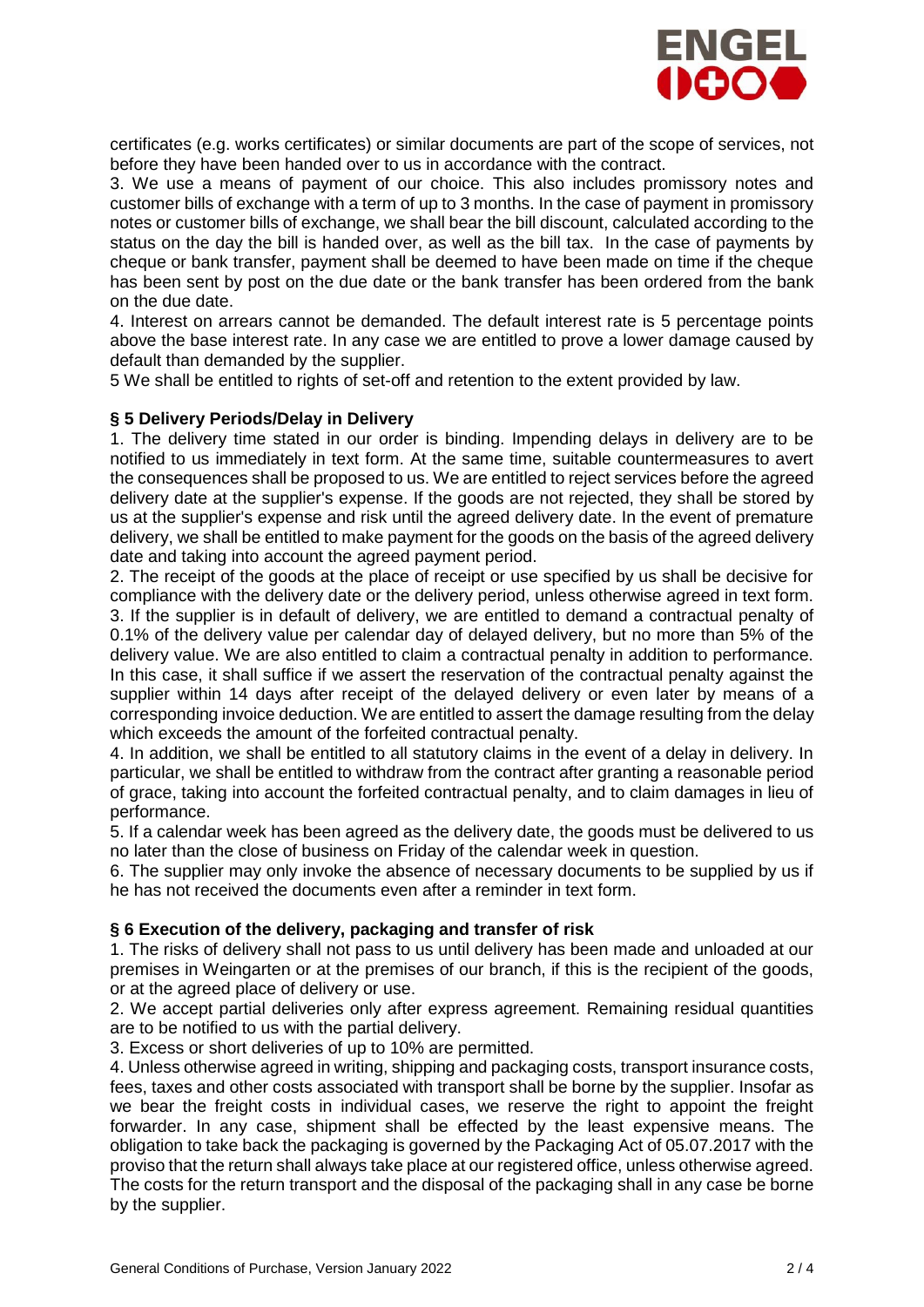

5. Each delivery must be accompanied by a delivery note and packing list with corresponding details of the contents and the place of receipt. If the supplier fails to do so, delays in processing are unavoidable for which we are not responsible.

6. Damages that occur as a result of improper packaging or for other reasons during transport shall be borne by the supplier insofar as they are not compensated by the carrier. The supplier shall bear the costs and risk of returning defective delivery items.

7. The type of packaging must be agreed with us and the goods must be clearly marked.

### **§ 7 Warranty and limitation period**

1. The supplier shall provide us with the goods free of material defects and defects of title. In particular, he must guarantee that his deliveries and services comply with the recognised rules of technology, the contractually agreed properties and the applicable DIN standards, have the necessary official approval and are quality-controlled, insofar as quality seals are awarded.

2. We are obliged to inspect the goods for any deviations in quality or quantity within a reasonable period of time. Notification of defects shall be deemed to be in due time if it is established in accordance with the circumstances of a proper course of business and is received by the supplier by letter, fax, e-mail or telephone within 10 working days. The period for notifying defects shall commence at the time at which we - or, in the case of drop shipment, our customer - have detected or should have detected the defect.

3. In the event of defects in the goods, we shall be entitled to demand, at our discretion, rectification of the defects identified or replacement delivery. If the supplier is not in a position to do so within a reasonable period of grace set by us or if he refuses subsequent performance. we shall be entitled to remedy the defect ourselves and to demand compensation from the supplier for the applications required for this purpose or a corresponding advance payment or to procure a replacement. If the supplementary performance by the supplier has failed or is unreasonable for us, no deadline needs to be set. We shall inform the supplier of such circumstances without delay, if possible in advance.

4. The supplier shall indemnify us against claims of our customers which we incur due to the defectiveness of the delivered goods if the defectiveness already existed at the time of the transfer of risk to us. This includes in particular claims for reimbursement of the costs incurred by us and our customers as a result of the defectiveness, in particular transport, travel, labour and material costs. The supplier is entitled to refuse the type of supplementary performance chosen by us under the conditions of § 439 para.3 BGB.

5. For all goods, a warranty period of 36 months from receipt of delivery applies, unless otherwise agreed or unless the law provides for longer periods.

#### **§ 8 Product liability, recall and product liability insurance**

1. If a claim is made against us on the basis of product liability, the supplier shall indemnify us against all claims if and insofar as the damage is based on a defect in the goods delivered by the supplier and the supplier is at fault - in the case of liability based on fault. The supplier shall bear the necessary costs and expenses of a recall action caused by the defect.

2. The supplier undertakes to take out product liability insurance in an appropriate amount for the duration of the business relationship, which also covers the recall risk of defective goods. The supplier is obliged to provide us with evidence of the scope and confirmation of the insurance in a suitable form upon request.

#### **§ 9 Declaration of originating status**

1. At our request, the supplier shall provide us with a supplier's declaration on the preferential origin of the goods.

2. In the event that the supplier makes declarations concerning the preferential or nonpreferential originating status of the goods sold, the following shall apply:

a) The supplier undertakes to enable the verification of proofs of origin by the customs administration and to provide both the information required for this purpose and any necessary confirmations.